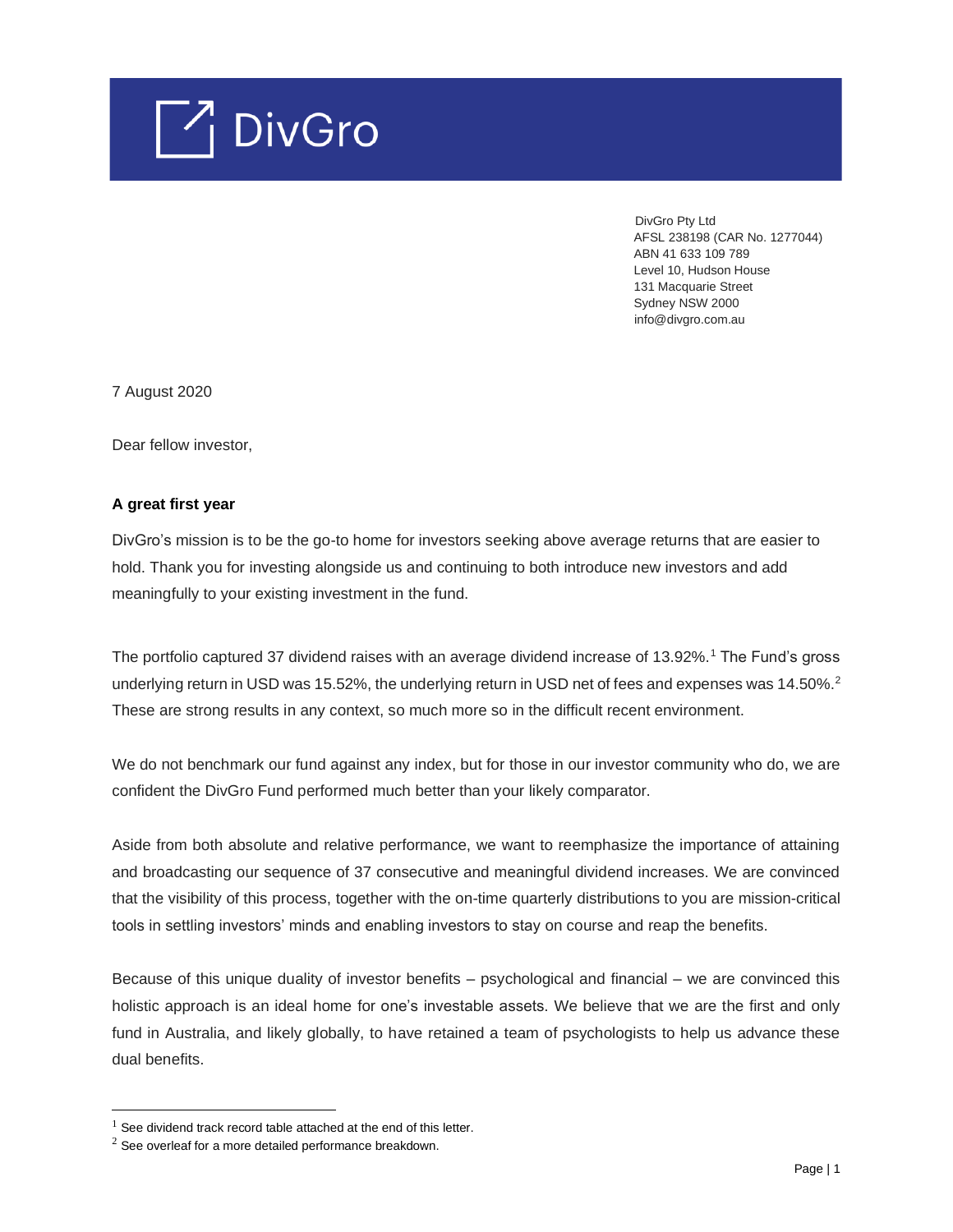Our investors know that we think in US Dollar terms. We happen to be based in Australia and take investor applications in Australian Dollars. However, most of the companies that meet our exacting quality thresholds are based in the USA and their businesses are denominated in USD. Our portfolio currently comprises 33 companies, of which 31 are priced in USD and pay us dividends in USD.<sup>3</sup> Accordingly, we track our performance – change in dividends and long-term change in price – in USD terms. We break out our results into underlying, or core, results in USD, and then report our AUD results also, without taking too much of a view as to currency fluctuations. As you know, soon after receiving your investment dollars in AUD we convert them into USD. Similarly, after we collect our USD dividends, we convert these back into AUD to be paid out to you.

#### **Performance summary: 15 August 2019 to 31 July 2020<sup>4</sup>**

| <b>Dividend performance</b>  |        |
|------------------------------|--------|
| Number of dividend increases | 37     |
| Average increase             | 13.92% |

| Unit price performance <sup>5</sup> | <b>Gross</b> | <b>Net</b> |
|-------------------------------------|--------------|------------|
| Performance (underlying), USD       | 15.52%       | 14.50%     |
| Performance, AUD                    | 9.58%        | 8.62%      |

It is no coincidence that the average change in dividends and the increase in the fund's value are so similar. For dividend paying companies, over the long arc of time the price of a security is expected to move roughly in line with the change in its dividend. Therefore, for outstanding companies such as ours, we expect our capital to grow over the long-term almost in lockstep with our dividend increases.

# **COVID-19 update**

The pandemic has obviously been a very testing investment environment – we would not have chosen this as a backdrop to open a funds management business. However, on the plus side, it has provided a perfect litmus test to showcase the distinction between robust dividend payers and raisers relative to others. Not all sources of income are equal; many have simply evaporated under pressure. Conversely, as our investors would know, our MIT sourced dividend-growth system has delivered for over 60 years and continues to do so now. There are many reasons for why dividend-growth companies continue to outperform – they are qualitatively better across most important metrics, including for example financial strength, superior competitive positioning, high quality and more aligned management etc. There are very few companies able to continue paying and increasing dividends during this crisis – most of these exceptional companies are either held in this fund or are on our watchlist. This is possibly best captured by

 $3$  Our other two positions are denominated and pay dividends in GBP and HKD.

<sup>&</sup>lt;sup>4</sup> The DivGro Fund opened to investors on 15 August 2019.

 $<sup>5</sup>$  Inclusive of distributions.</sup>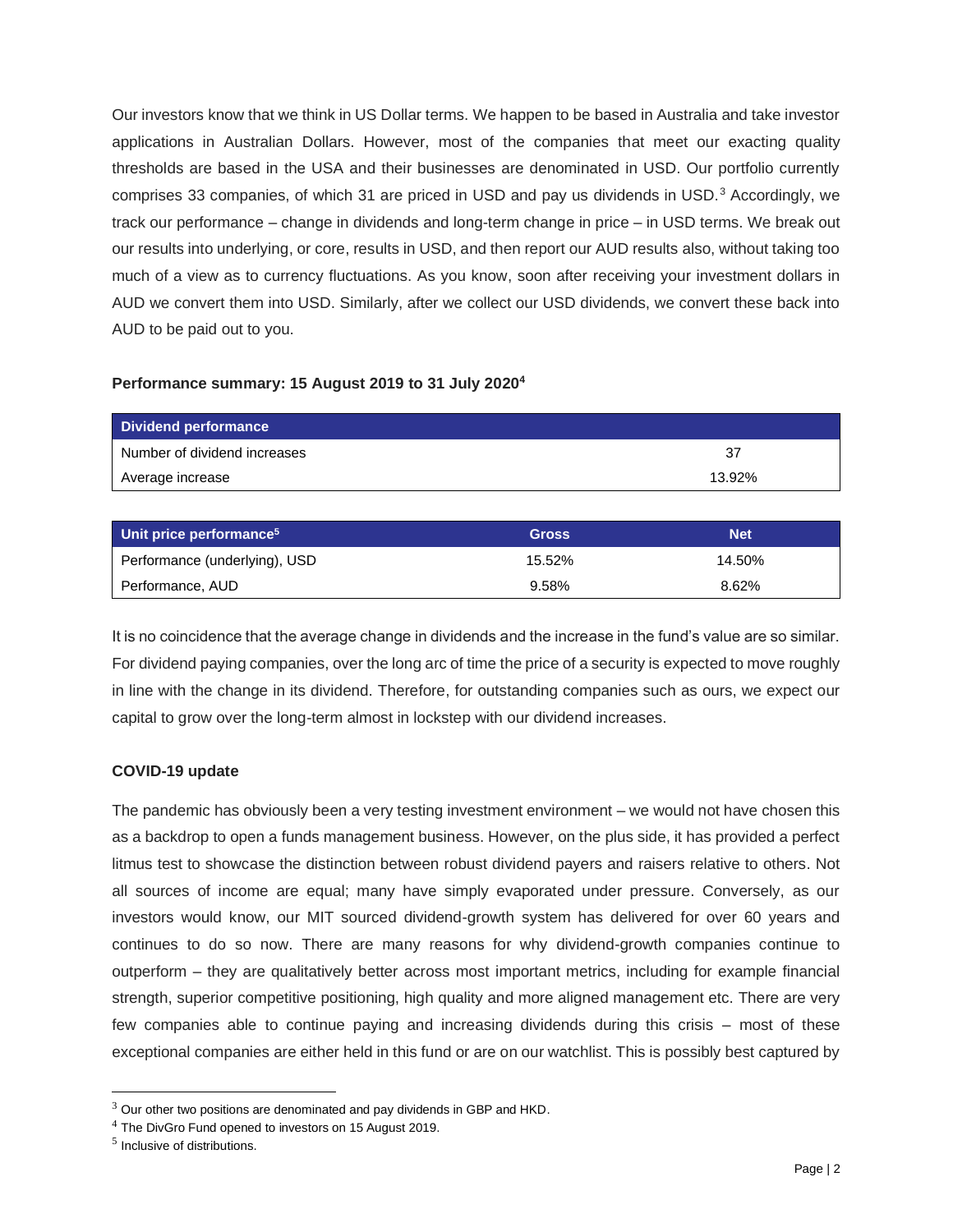Geoff Martha – Medtronic's CEO: "at a time when a lot of our competitors… are raising capital, we're raising our dividend. And I think that speaks to two things… our financial health and the strength of our balance sheet as well as our commitment to shareholders".<sup>6</sup>

As a further concrete example of outstanding companies being able to pay and raise dividends, especially recently, in July we recorded our  $37<sup>th</sup>$  consecutive dividend increase – this time from MSCI increasing the quarterly dividend from \$0.68 to \$0.78 per quarter, or an increase of 14.71%.

# **A case study of outperformance**

Perhaps this year-end letter is an opportunity to explain why our companies have outperformed generally, and throughout the pandemic specifically.

Consider the case of Home Depot (HD). By way of background, investors would be familiar with the fact that one of our first investments in the fund was in Lowe's Companies (LOW), with its record of consecutive dividend increases dating back to 1961 at an average rate above 15% per annum annualized. This translated into Lowe's recording investment returns of multi-thousand times and both HD and LOW will have been among the best investments of all time. We discussed our investment in Lowe's and its extraordinary dividend legacy in a write up in the  $AFR$ ,<sup> $7$ </sup> and LOW has doubled in price since our last purchase.

Shortly after our first Lowe's purchase we also initiated an investment into Home Depot. As the COVID-19 crisis unfolded we quickly increased our position, making it our largest holding, and it remains so today.

Home Depot controls approximately  $15\%$ <sup>8</sup> of the home improvement and hardware market in North America, with Lowe's controlling about 10%.<sup>9</sup> While there are many thousands of competitors, no one competitor is very meaningful. Due to the disproportionate scale and cost advantages, together both HD and LOW effectively dictate their competitive landscape, i.e. if HD and LOW wanted to damage or destroy competitors, they could do so overnight by dropping prices. They would remain highly profitable themselves, but their competitors would collapse. HD and LOW's suppliers are completely dependent on them as their largest sales channel, while their customers are highly fragmented and completely dependent on them as well.

The underlying market for home improvement must grow because much of it (e.g. paint, lights, fertilizer etc) simply wear out or run out and must be replaced on a predictable timetable, while new build construction is a bonus. Therefore, even though the underlying market grows at (only) about 5% a year, these incredibly

<sup>6</sup> Medtronic CEO Geoff Martha presenting at Bernstein 36th Annual Strategic Decisions Conference, 29 May 2020.

<sup>7</sup> *Yield Hunt in Uncertainty*, Australian Financial Review, 6 May 2020 - [\[https://www.afr.com/wealth/personal-finance/where-to-hunt](https://www.afr.com/wealth/personal-finance/where-to-hunt-for-dividends-in-an-uncertain-world-20200429-p54obd)[for-dividends-in-an-uncertain-world-20200429-p54obd\]](https://www.afr.com/wealth/personal-finance/where-to-hunt-for-dividends-in-an-uncertain-world-20200429-p54obd).

<sup>8</sup> Home Depot 2019 annual report.

 $9$  Lowe's Companies Strategy and Performance Overview presentation, 31 January 2020.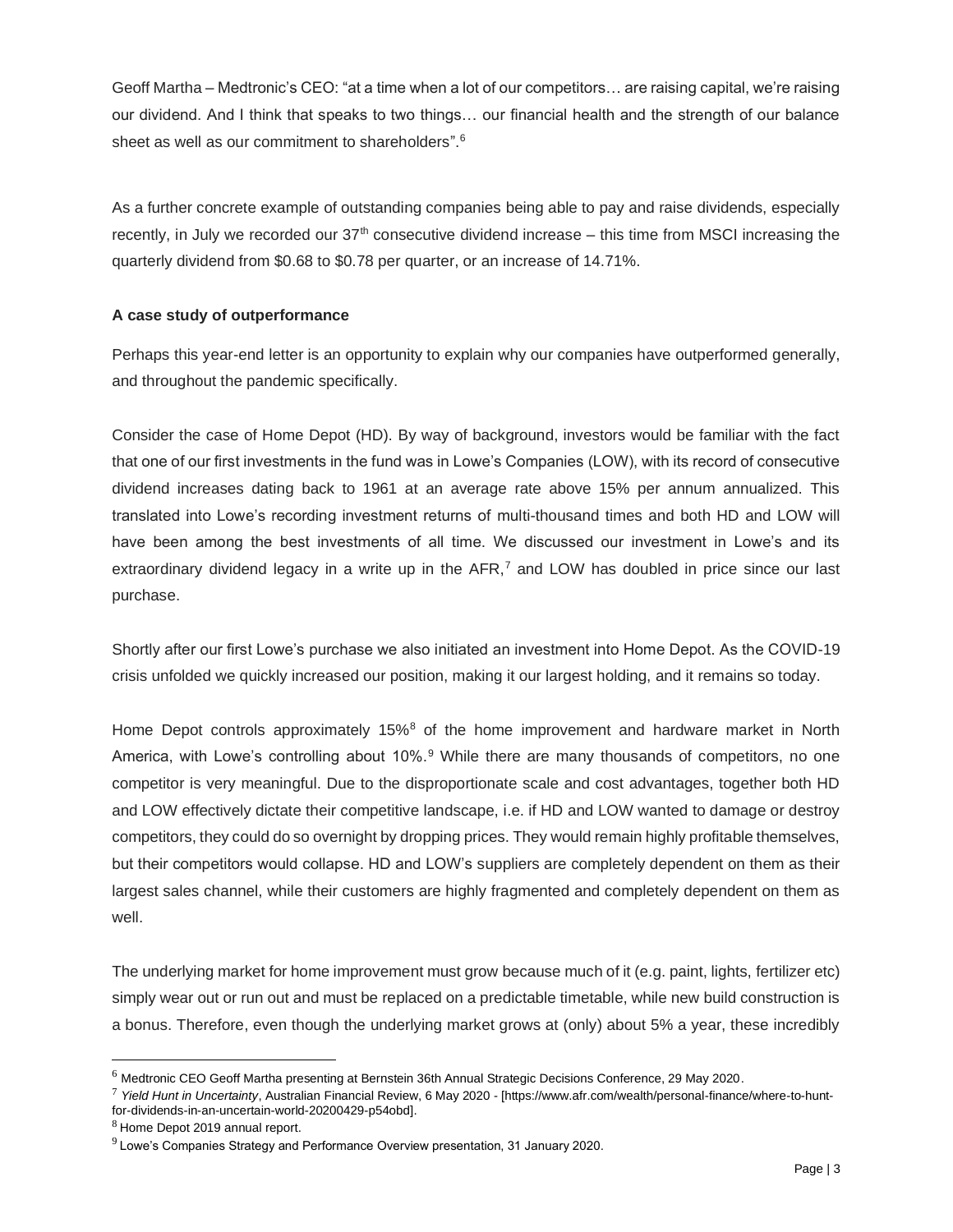favorable dynamics allow HD and LOW to grow sales ahead of market by gradually taking market share from competitors, while operating leverage, efficiency gains and the ability to invest capital internally at extremely high rates of return combine to generate mid-teen earnings and dividend growth. This has been the case for decades and their seemingly impregnable positions suggests to us an expectation of this continuing into the far-reaching future. Reinforcing this argument is the low-value, low-margin, awkward to deliver product profile, and the customer tendency to want to touch and feel the merchandise, especially the pro customer. Due to this, both HD and LOW only recently transitioned online on their own terms and are already two of the largest global online retailers.<sup>10</sup> We think these factors reduce the likelihood of an Amazon-type threat. Furthermore, neither HD nor LOW has shown any propensity to compete directly with each other, over many years, neither in terms of location nor price.

It so happens that both HD and LOW have been substantial beneficiaries of the crisis and we have profited very handsomely from these holdings.

#### **Introduction to the concept of privilege**

Indeed, we think the HD/LOW dynamic is illustrative of an incredibly favorable industry structure we internally refer to as privilege. This is a circumstance where due to known supply and demand side factors, one or sometimes two of the leading incumbents effectively exert unfair power and set the rules of the game, allowing continued extreme profitability which would otherwise soon be competed away.

We love this kind of special circumstance because whenever it arises a business is able to defend itself from competitors – providing us with a genuine business margin of safety – while at the same time being able to create unfairly high sustainable profitability. We think that when we find these exceptional situations we stand to make 15-20% per year for a very long time. Often a rapidly increasing dividend points towards this, and we think we have identified several such prospects. We have been building meaningful positions in these wonderful companies and look forward to sharing these insights with interested investors.<sup>11</sup>

# **A note on timing**

Some investors remain on the sidelines, hoping to time their entry just right. While we always exercise valuation discipline, we find that being in the right company/investment is generally even more important, especially as the time horizon extends. For the long-term investor, a company's ability to invest a portion - (with the other portion coming our way as a dividend) - of the cash it generates at a very high rate of return within a powerful business franchise will generate far greater returns than any skillful timing.

 $10$  According to a May 2020 report by eMarketer, Home Depot is the 5th largest e-commerce business by sales volume in the US.

 $11$  We have been incubating a complementary sub-strategy to harness these rare but potentially outstanding investments where we think we can generate supernormal returns of 15-20% over a very extended period. Please reach out directly if you would like more information on this.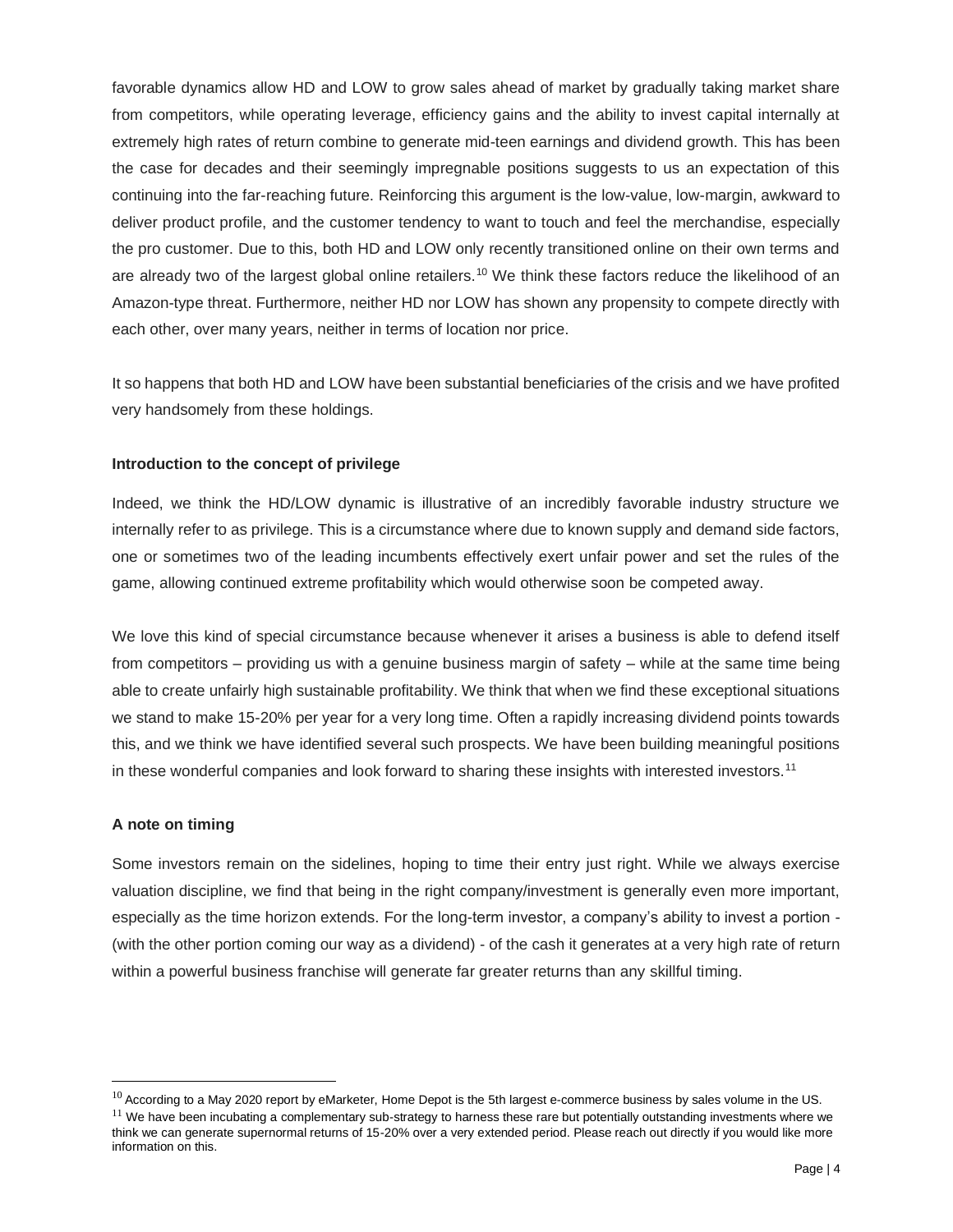## **Administrative update**

We are in the process of finalizing the financial year-end tax statements which will be sent out soon.

We had originally intended to hold a year-end function to thank our investor community while at the same time showcasing some of our key investments. Unfortunately, due to the virus we have had to put this function on hold for now. For those investors who would nevertheless like this in-depth discussion, please reach out to schedule a meeting.

While the COVID-19 lockdown was at its most stringent we began experimenting with evening webinars to explain some key principles of dividend-growth strategies and the role of psychology in investing. These have been popular far beyond our expectations. Thank you to everyone who has participated and recommended these webinars to friends and family. We enjoy building the learning community around these webinars and hope that we can host some in-person sessions in the future. For now, we continue the online version about twice a month.

### **Concluding remarks**

We opened the DivGro Fund on 15 August 2019 and have had an excellent first year, despite the challenging backdrop. We are very thankful to you for introducing new investors, supporting us and continuing to add meaningfully to your investment in the fund alongside us. Receiving cash monthly from existing and new investors allows us to continuously deploy capital into our best ideas and take advantage of temporary price dislocations to either build new positions or meaningfully add to existing ones at attractive prices.

We look forward to building on this first successful year long into the future!

Thanks again for your continued support.

Sincerely, Jonathan & Barney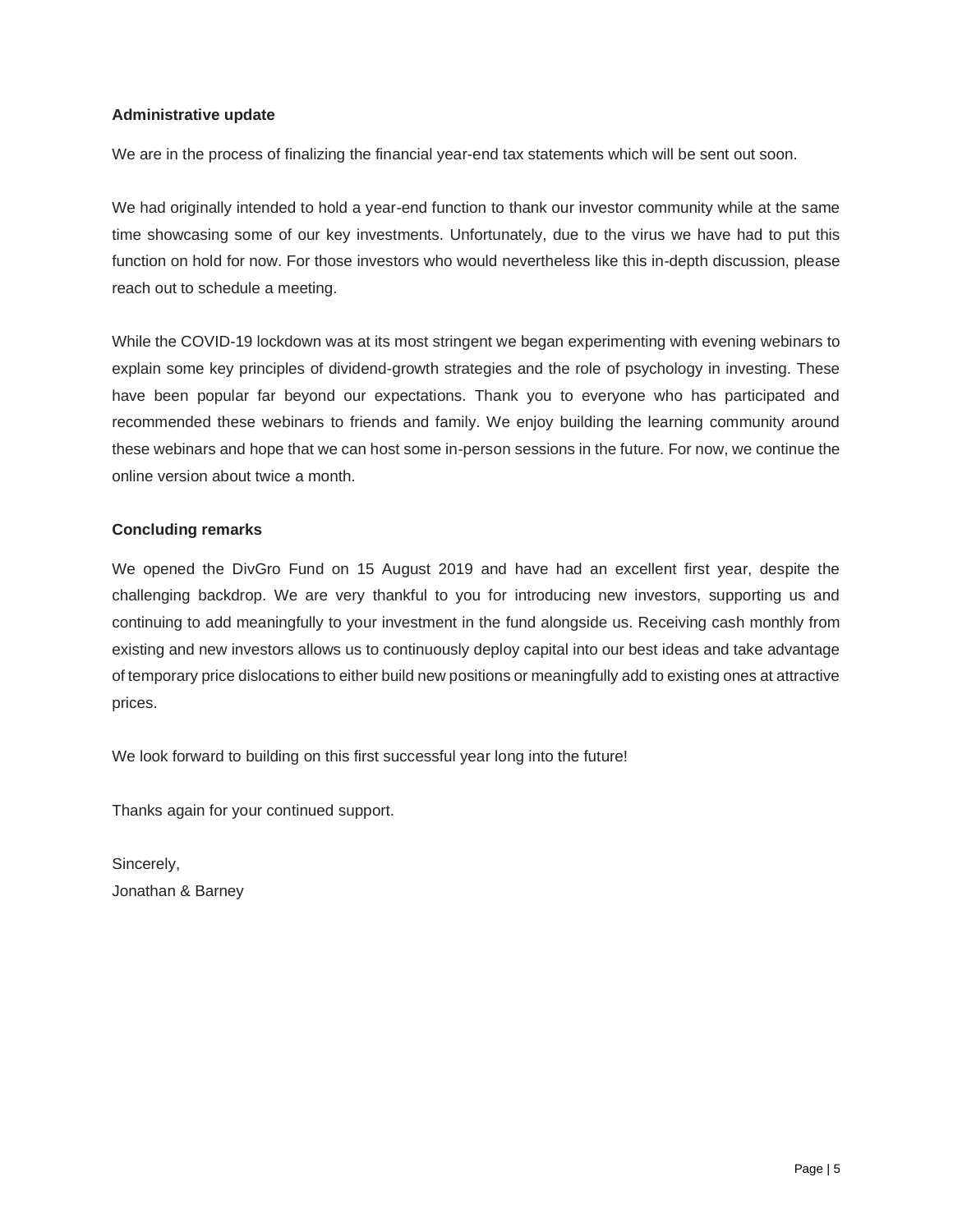# **DivGro Fund dividend increases<sup>12</sup>**

| <b>Increase Number</b> | <b>Declaration Date</b> | <b>Company Ticker</b> | <b>Dividend Increase %</b> |
|------------------------|-------------------------|-----------------------|----------------------------|
| 1                      | 14-Sep-19               | AMT                   | 20.25%                     |
| $\overline{a}$         | 18-Sep-19               | <b>MSFT</b>           | 10.87%                     |
| 3                      | 19-Sep-19               | $MCD^*$               | 7.76%                      |
| 4                      | 19-Sep-19               | <b>TXN</b>            | 16.88%                     |
| 5                      | 22-Oct-19               | $\vee$                | 20.00%                     |
| 6                      | 29-Oct-19               | <b>CTAS</b>           | 24.39%                     |
| $\overline{7}$         | 30-Oct-19               | <b>SBUX</b>           | 13.89%                     |
| 8                      | 31-Oct-19               | CDW                   | 28.81%                     |
| 9                      | 01-Nov-19               | <b>ABBV</b>           | 10.28%                     |
| 10                     | 07-Nov-19               | <b>AL</b>             | 15.38%                     |
| 11                     | 14-Nov-19               | <b>NKE</b>            | 11.36%                     |
| 12                     | 15-Nov-19               | <b>ROP</b>            | 10.81%                     |
| 13                     | 25-Nov-19               | BDX*                  | 2.60%                      |
| 14                     | 03-Dec-19               | MA                    | 21.21%                     |
| 15                     | 04-Dec-19               | <b>SYK</b>            | 10.58%                     |
| 16                     | 04-Dec-19               | <b>ECL</b>            | 2.17%                      |
| 17                     | 11-Dec-19               | <b>ZTS</b>            | 21.95%                     |
| 18                     | 12-Dec-19               | AMT                   | 20.24%                     |
| 19                     | 13-Dec-19               | ABT                   | 12.50%                     |
| 20                     | 20-Jan-20               | MTY.TO*               | 12.12%                     |
| 21                     | 24-Jan-20               | <b>YUM</b>            | 11.90%                     |
| 22                     | 29-Jan-20               | <b>MKTX</b>           | 17.65%                     |
| 23                     | 29-Jan-20               | <b>SPGI</b>           | 17.54%                     |
| 24                     | 29-Jan-20               | SCHW*                 | 5.88%                      |
| 25                     | 05-Feb-20               | CME                   | 13.33%                     |
| 26                     | 06-Feb-20               | <b>ICE</b>            | 9.09%                      |
| 27                     | 10-Feb-20               | QSR                   | 4.00%                      |
| 28                     | 20-Feb-20               | DPZ*                  | 20.00%                     |
| 29                     | 20-Feb-20               | <b>SBAC</b>           | 25.68%                     |
| 30                     | 24-Feb-20               | HD                    | 10.29%                     |
| 31                     | 13-Mar-20               | AMT                   | 20.00%                     |
| 32                     | 01-Apr-20               | <b>WSO</b>            | 10.94%                     |
| 33                     | 15-Apr-20               | COST                  | 7.69%                      |
| 34                     | 23-Apr-20               | POOL                  | 5.45%                      |
| 35                     | 19-May-20               | AMT                   | 19.57%                     |
| 36                     | 21-May-20               | <b>MDT</b>            | 7.41%                      |
| 37                     | 28-Jul-20               | <b>MSCI</b>           | 14.71%                     |
|                        |                         | Average               | 13.92%                     |

Asterisks represent companies no longer in the DivGro Fund portfolio.